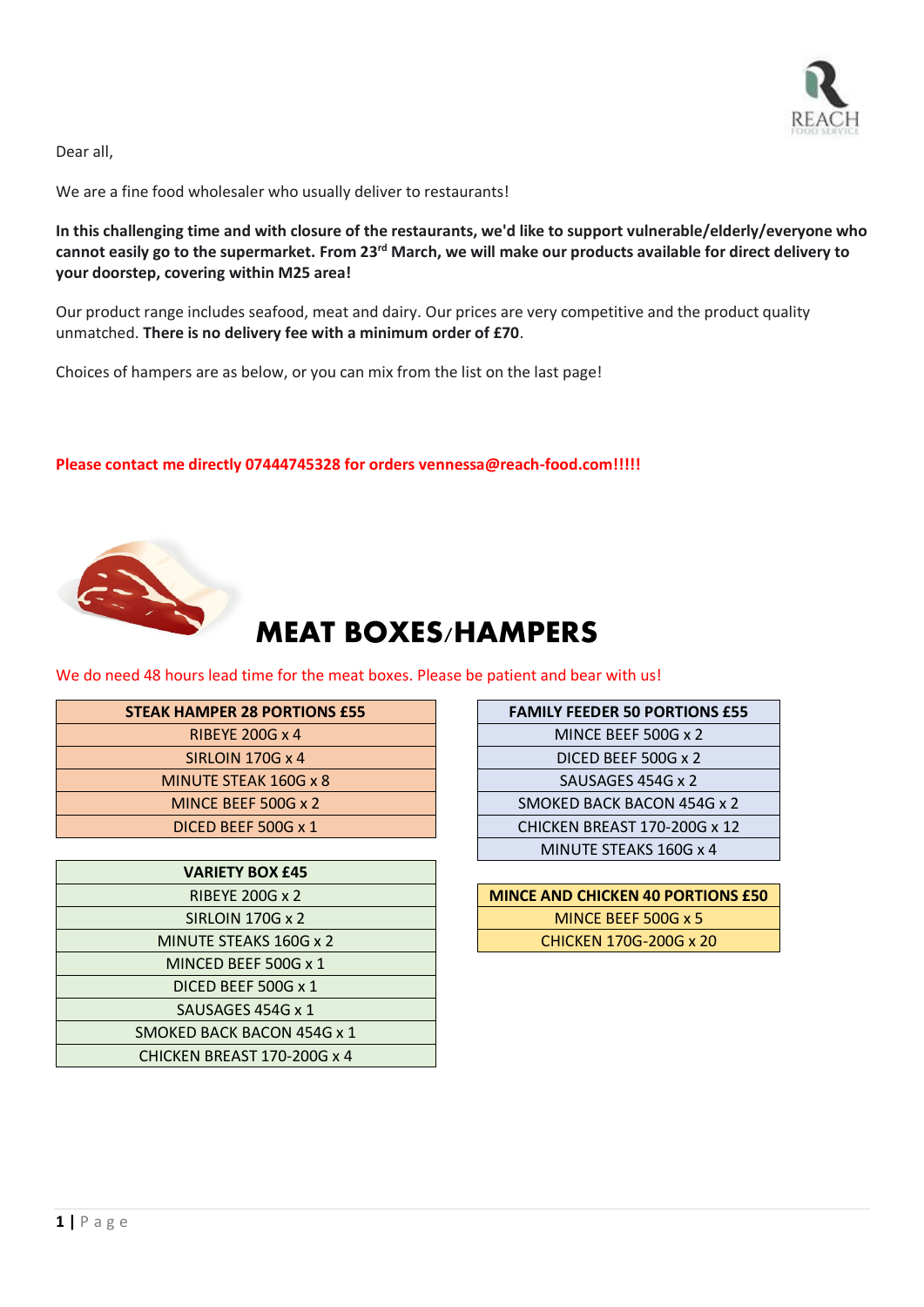



# FISH BOXES/HAMPERS

### **Salmon Box A £66 Box 3 £53**

| <b>Product</b>              | <b>Size</b> | <b>Product</b>                     | <b>Size</b> |
|-----------------------------|-------------|------------------------------------|-------------|
| Salmon Supreme Skin On x 20 | 140-170g    | Garlic Marinated Prawns x 1 packet | 500g        |

## **Salmon Box B £33**

| <b>Product</b>                     | <b>Size</b>  | l Haddock Fillet Skinned x 4 each                 | 170-220        |
|------------------------------------|--------------|---------------------------------------------------|----------------|
| <b>Salmon Supreme Skin On x 10</b> | $140 - 170g$ | <b>Fresh Fish Pie Mix (Red &amp; White) x 1kg</b> | <b>1kg Bag</b> |

| Product                              | <b>Size</b> | <b>Product</b>                         | <b>Size</b>    |
|--------------------------------------|-------------|----------------------------------------|----------------|
| Bass Fillet x 4                      | 110-140g    | Natural Smoked Haddock Fillet x 4      | 170-200        |
| Bream Fillet x 4                     | 110-140g    | <b>Bass Fillet x 4</b>                 | 110-140        |
| Salmon Supremes Skin On x 4          | 140-170g    | Salmon Supremes Skin On x 4            | 140-170        |
| Haddock Fillet Skinned x 4           | 170-220g    | Fresh Fish Pie Mix (Red & White) x 1kg | <b>1kg Bag</b> |
| Natural Smoked Haddock Fillet x 4    | 170-200g    |                                        |                |
| 41/50 Peeled prawns x 1kg            | 1kg Bag     | Box 5 £49                              |                |
| Fresh Fish Pie Mix (Red & White) x 1 | 1kg Bag     | <b>Product</b>                         | <b>Size</b>    |

| <b>Product</b>                       | <b>Size</b> | Salmon En Croute x 4              | 140-170     |
|--------------------------------------|-------------|-----------------------------------|-------------|
| Cod Supreme x 2                      | 140-170g    | Fresh Fish Pie Mix (Red & White)  | 1kg Bag     |
| <b>Bass Fillet x 2</b>               | 110-140     |                                   |             |
| Haddock Fillet Skinned x 2           | 170-220g    | Box 6 <b>£33</b>                  |             |
| 41/50 PDV x 1kg                      | 1kg Bag     | Product                           | <b>Size</b> |
| <b>Garlic Marinated Prawns x 1</b>   | 500g        | Natural Smoked Haddock Fillet x 2 | 170-200     |
| Fresh Fish Pie Mix (Red & White) x 1 | 1kg Bag     | Bass Fillet x 2                   | 110-140     |

| <b>Product</b>              | <b>Size</b> |                           | <b>Product</b>                            | <b>Size</b> |
|-----------------------------|-------------|---------------------------|-------------------------------------------|-------------|
| Salmon Supreme Skin On x 20 | 140-170g    |                           | <b>Garlic Marinated Prawns x 1 packet</b> | 500g        |
|                             |             | 41/50 peeled prawns x 1kg | 1kg Bag                                   |             |
| Salmon Box B £33            |             |                           | Salmon En Croute x 4 each                 | 140-170     |
| <b>Product</b>              | <b>Size</b> |                           | <b>Haddock Fillet Skinned x 4 each</b>    | 170-220g    |
| Salmon Supreme Skin On x 10 | 140-170g    |                           | Fresh Fish Pie Mix (Red & White) x 1kg    | 1kg Bag     |

# **Box 1 £72** Box 4 **£40**

| <b>Product</b>              | <b>Size</b> | <b>Product</b>                           | <b>Size</b>    |
|-----------------------------|-------------|------------------------------------------|----------------|
| Bass Fillet x 4             | 110-140g    | <b>Natural Smoked Haddock Fillet x 4</b> | $170 - 200g$   |
| Bream Fillet x 4            | 110-140g    | <b>Bass Fillet x 4</b>                   | $110 - 140g$   |
| Salmon Supremes Skin On x 4 | 140-170g    | Salmon Supremes Skin On x 4              | $140 - 170g$   |
| Haddock Fillet Skinned x 4  | 170-220g    | Fresh Fish Pie Mix (Red & White) x 1kg   | <b>1kg Bag</b> |

### 41/50 Peeled prawns x 1kg 1kg Bag Box 5 **£49**

| Fresh Fish Pie Mix (Red & White) x 1 | 1kg Bag     | <b>Product</b>                   | <b>Size</b>  |
|--------------------------------------|-------------|----------------------------------|--------------|
|                                      |             | Haddock Fillet Skinned x 4       | $170 - 220g$ |
| <b>Box 2 £54</b>                     |             | Plaice Fillet Skinned x 4        | 170-220g     |
| <b>Product</b>                       | <b>Size</b> | Salmon En Croute x 4             | 140-170      |
| Cod Supreme x 2                      | 140-170g    | Fresh Fish Pie Mix (Red & White) | 1kg Bag      |
| Bass Fillet x 2                      | 110-140     |                                  |              |

# Box 6 **£33**

| 41/50 PDV x 1kg                      | 1kg Bag | <b>Product</b>                         | <b>Size</b> |
|--------------------------------------|---------|----------------------------------------|-------------|
| <b>Garlic Marinated Prawns x 1</b>   | 500g    | Natural Smoked Haddock Fillet x 2      | 170-200g    |
| Fresh Fish Pie Mix (Red & White) x 1 | 1kg Bag | Bass Fillet x 2                        | 110-140g    |
|                                      |         | Cod Supreme x 2                        | 140-170g    |
|                                      |         | Salmon Supremes Skin On x 2            | 140-170g    |
|                                      |         | Fresh Fish Pie Mix (Red & White) x 1kg | 1kg Bag     |